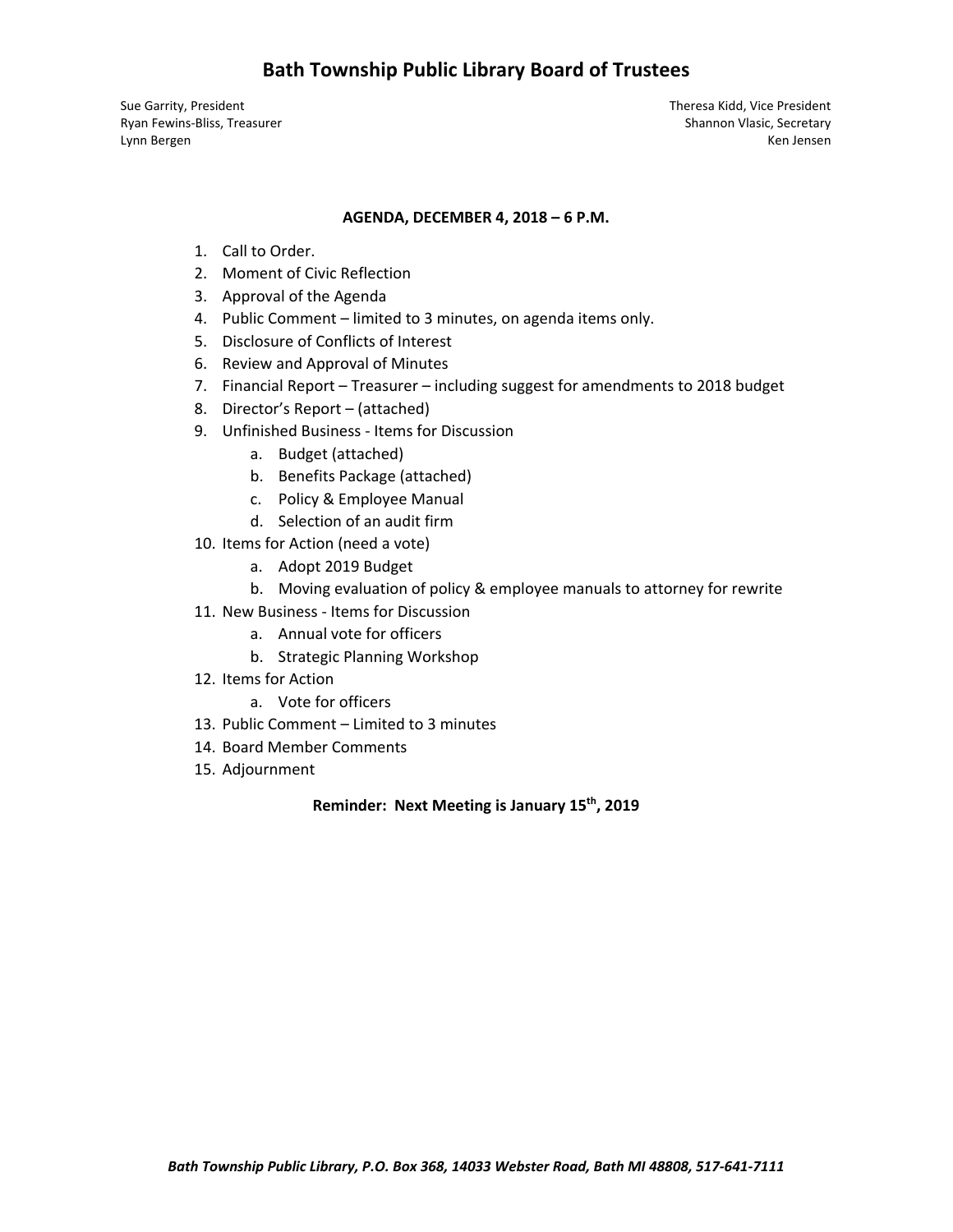### **Bath Township Public Library**

Meeting Minutes

|               | Tuesday, November 6, 2018; special budget meeting called to order at 6:04pm            |
|---------------|----------------------------------------------------------------------------------------|
| Present:      | (Board Members) Sue Garrity, Lynn Bergen, Ken Jensen,<br>Shannon Vlasic, Theresa Kidd, |
|               | Ryan Fewins-Bliss (absent with notice)                                                 |
|               | (Library Director & staff) Kristie Reynolds, Derek Barth                               |
|               | (Public) none.                                                                         |
| Next meeting: | Regular Meeting: Tuesday December 04, 2018 @ 6:00pm.                                   |

#### **I. Regular Business**

- a. Moment of civic reflection.
- b. Lynn moves to approve the agenda as presented, Theresa  $2^{nd}$ , all in favor.
- c. Public comment on agenda items: Welcome Christine Gibson as clerk.
- d. Disclosures of conflict of interest: none.
- e. Theresa moves to approve the minutes from 10/16 Budget meeting and 10/02 regular meeting as presented, Lynn 2<sup>nd</sup>, all in favor.

#### **II. Financial Report**

Budget through end of September presented. Vote to amend this years' budget to adjust the discrepancies in contractual services and office supplies & software categories. This will need to happen at 12/4 meeting when Ryan is present.

#### **III. Librarian Report**

Attached. Statistics for September and October provided. Everything is up except for computer use. Is there a way to track wi-fi use? Sue believes we can through CiscoSysco. Reindeer, Anna and Elsa coming December 11<sup>th</sup>.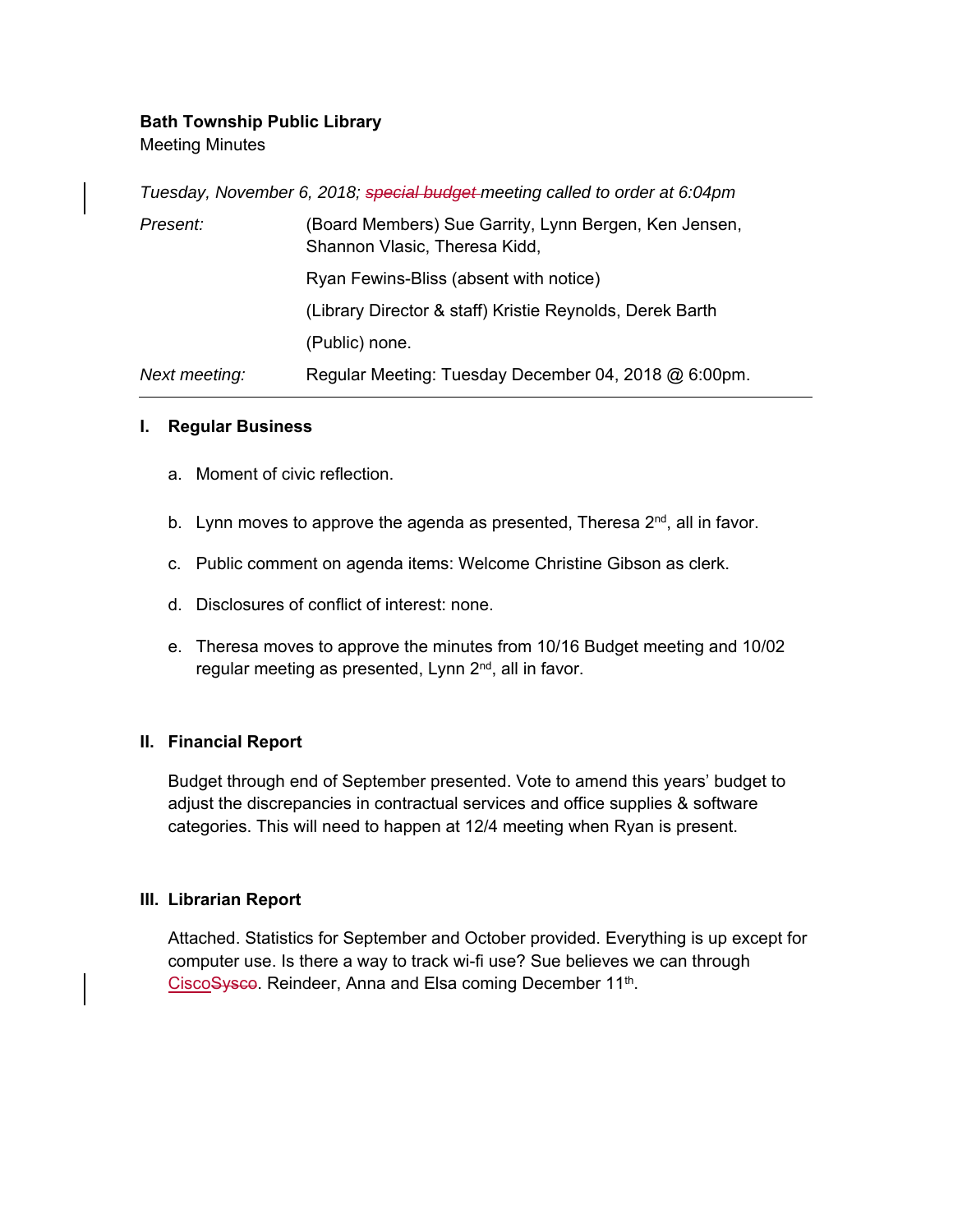### **IV. Discussion**

- a. Budget; Advertising / Marketing category reduced to \$7,000, Ryan suggests odd numbers be rounded up and remove contractual services category. MML and Employer's FICA categories are incorrect. We will table the budget vote one more month so that Ryan is present for the vote and changes are ironed out. Kristie will forward proposed budget to trustees after changes are completed, prior to vote on 12/4.
- b. Benefits Package; Kristie is still working on 401k, Health Insurance Kristie suggests Simply Blue PPO. Vision and dental are roughly \$30+ more per month. Kristie will check into these further as well as some other options (Midwestern Dental) As far as other benefits go, Kristie is recommending that we begin with attached benefit plan tonight. Shannon moves that we approve Kristie's proposed staff benefits package as presented with the caveat that she check further into the dental and vision. Lynn  $2<sup>nd</sup>$ , all in favor.
- c. Policy Manual; Amend page 6 under "Hours of Operation" section III to read: If a holiday falls on a Saturday, we will close on the preceding Friday, and if a holiday falls on a Sunday, we will be closed the following Monday. Additional Appendix provided. Lynn moves to forward to attorney, Theresa 2<sup>nd</sup>, all in favor.
- d. Employee Manual; Additional grievance policy and discipline processes provided as attachments. Lynn moves to forward the proposed employee manual to attorney for review, Theresa 2<sup>nd</sup>, all in favor.
- e. Appendix; Derek and Kristie are working on a master copy folder that includes regularly used forms. Appendix is part of employee manual, no motion needed to send to attorney.
- f. Staffing Update; Christine was added to help cover time off for other clerk. She popped into introduce herself tonight. Welcome Christine!
- g. Technology; Quote for new staff computers attached to packet. AWE computers, touch screen with color coded keyboards and mouse. Pre-loaded with 70 games, bi-lingual, directed for use with children ages 3-8. All inclusive, free updates. Kristie suggests that we replace children's area computers with these AWE computers. Lynn moves to approve the total request for 2 AWE's and 7 ASK computers (including circulation computer.) Shannon 2<sup>nd</sup>, all approve. Consider divider desks for future for privacy purposes.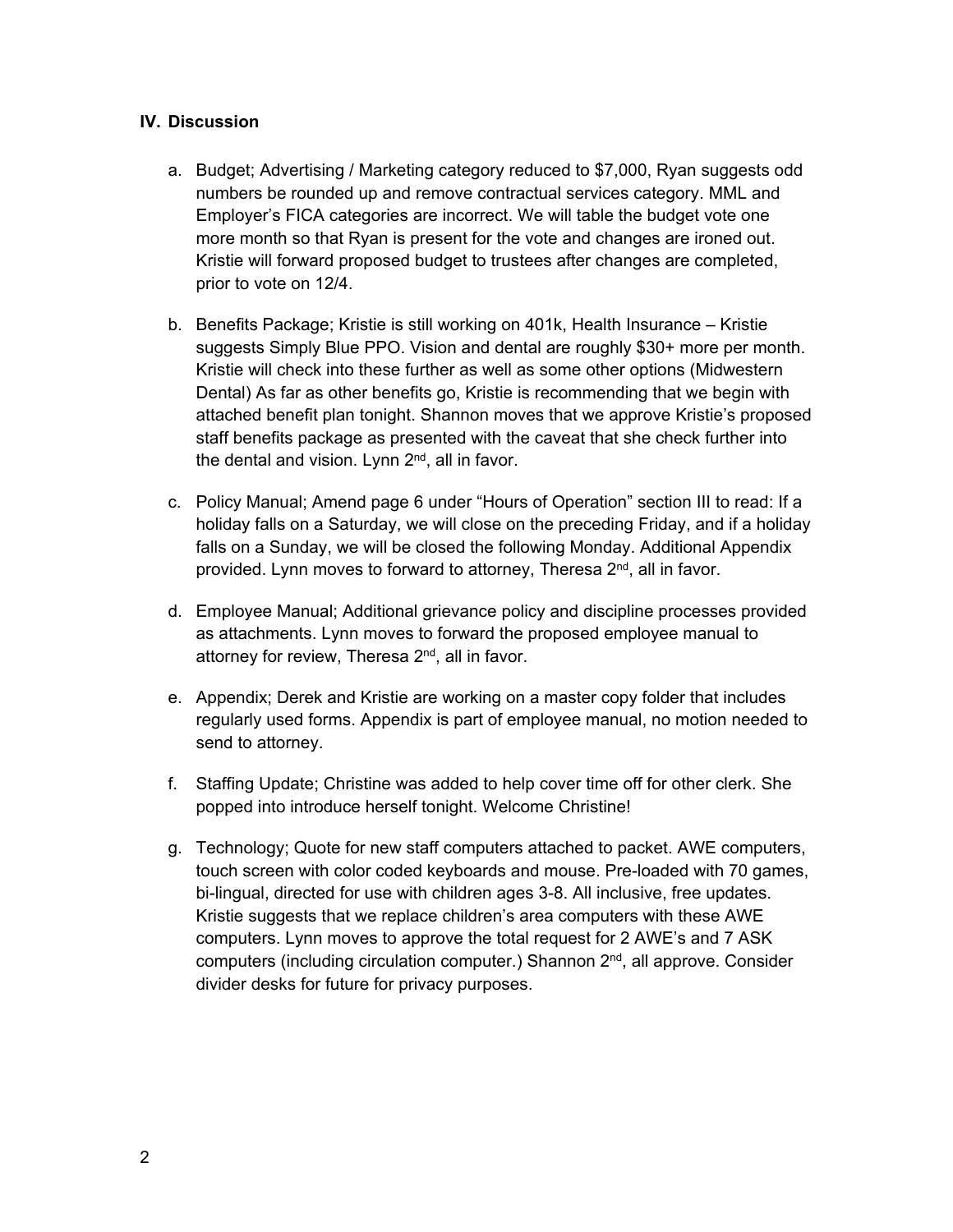### **V. New Business**

- a. Annual Vote for Officers; table until December
- b. Strategic Planning Workshop; table come to January meeting with topics to discuss. Will address again at next meeting.

## **VI. Closing**

- a. Public Comment: None.
- b. Board Comment: Shannon suggests that we need to get moving on an audit. Sue will reach out to Karen at the township for a list of agencies to send a proposal to. This should be on agenda for next meeting.
- c. Shannon moves to adjourn the meeting, Theresa 2<sup>nd</sup>, all in favor.

Meeting adjourned at 7:14pm.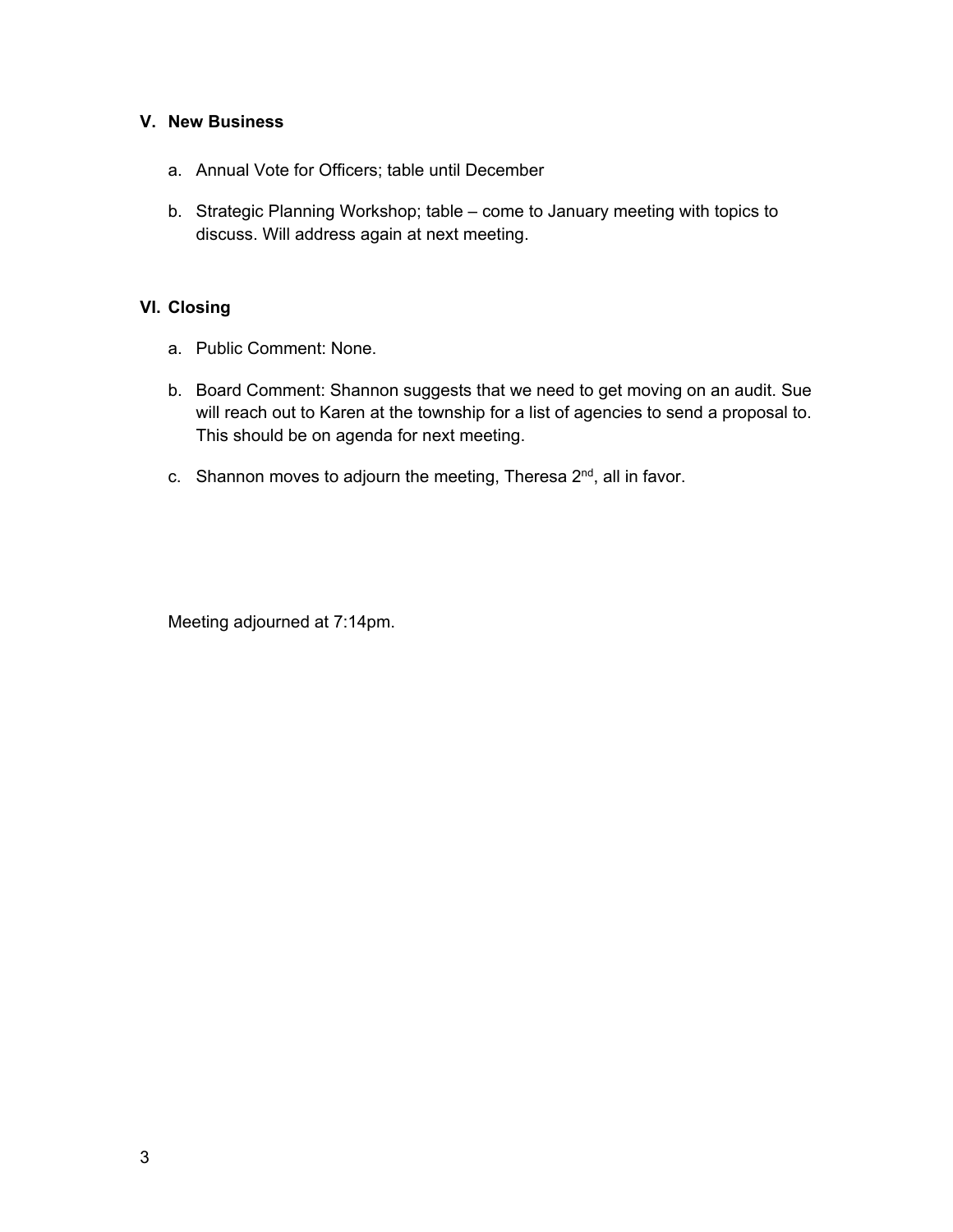# **Director's Report 12/4/18**

- Legal & Professional (like the lease stuff, insurance, etc.)
	- o Policy Manual, Employee Manual and Appendix‐sent to lawyer, have a meeting with Anne Seurynck to finalize
	- o Benefits package‐Moved start date for health insurance to Feb 1, Looking at simply blue Gold, Vision and Dental Through BCBS, retirement, if approved is set to start on January 1. 401K plan through Paychex
- Staffing (only necessary when we have changes)
	- o Nothing new
- Scheduling (Like changes in hours, upcoming vacations, etc.)
	- o We have several programs coming up.
		- **Elsa, Anna and the reindeer is December 11**
		- **I** lwould like us to close at 7 on December 10 for a staff Holiday Party
- Upcoming Programs (discussion of programs we're offering in the upcoming month)
	- o Christine is working on coordination advertising on Hootsuite. This program allows us to schedule social media marketing on Facebook, Instagram and Twitter
	- o Ugly Sweater contest
	- o Wreath making workshop
	- o Frozen Meet and Greet
	- o Gingerbread houses
	- o Story times/ Book eaters
	- o Slime time
- Community outreach (what are we doing out in the community)
	- o Ad in the year book
	- o Creating a craft time for the lighting of the tree
- Technology (if there are updates)
	- o Working on adding Hoopla
	- o Awe Computers are in and installed
	- o Ordered the staff and patron computers.
- Policy (If there are updates)

o

- Continuing Education (training you, your staff, or board members have attended)
	- o I attended the Accessibility workshop.
		- **EXEC** Learned about, physical, and emotional accessibility
		- Accessibility for our web presence
- Projects (like security, signage, AED's, working with the architects, new shelving, etc.)
	- o Working on setting up the new website
	- o Working on state aid
- Statistics (provided by Derek, right?)
	- o I will have them on Monday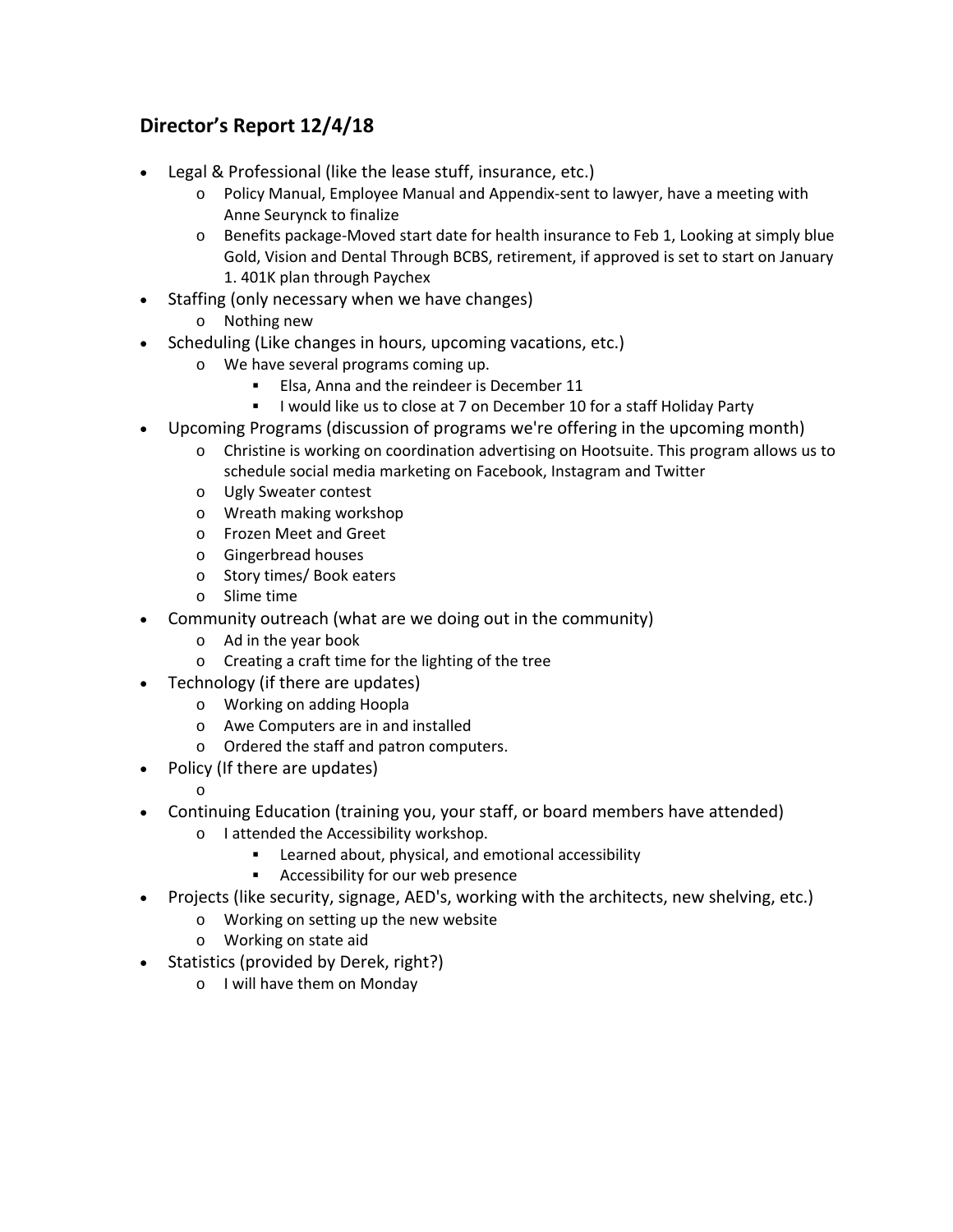|                  | Α               | B                       | $\mathsf C$           |                                 | D          | $\mathsf E$ | F                                                    |
|------------------|-----------------|-------------------------|-----------------------|---------------------------------|------------|-------------|------------------------------------------------------|
| $\mathbf{1}$     | Income          |                         |                       |                                 |            |             | <b>Descriptions</b>                                  |
| $\overline{c}$   |                 |                         |                       |                                 |            |             |                                                      |
| 3                |                 |                         | Millage               | \$                              | 286,000.00 |             |                                                      |
| $\overline{4}$   |                 |                         | <b>Penal Fines</b>    | \$                              | 54,000.00  |             |                                                      |
| 5                |                 |                         | State of Michigan Aid | $\overline{\boldsymbol{\zeta}}$ | 4,600.00   |             | $11,598 * 0.39689475 = $4603.19.$                    |
|                  |                 |                         | Donations, Gifts and  |                                 |            |             |                                                      |
| 6                |                 |                         | Memorials             | \$                              | 1,000.00   |             |                                                      |
| $\overline{7}$   |                 |                         | <b>Fines</b>          | $\overline{\boldsymbol{\zeta}}$ | 600.00     |             |                                                      |
| 8                |                 |                         | Prints                | \$                              | 600.00     |             |                                                      |
| $\boldsymbol{9}$ |                 |                         | <b>MCLS</b>           | \$                              | 1,800.00   |             |                                                      |
| 10               |                 |                         | Miscellaneous         | \$                              | 200.00     |             |                                                      |
| 11               |                 |                         |                       |                                 |            |             |                                                      |
| 12               |                 |                         |                       | \$                              | 348,800.00 |             |                                                      |
| 13               |                 |                         |                       |                                 |            |             |                                                      |
| 14               | <b>Expenses</b> |                         |                       |                                 |            |             | <b>Descriptions</b>                                  |
|                  |                 | Advertising &           |                       |                                 |            |             |                                                      |
| 15               |                 | Marketing               |                       |                                 |            |             |                                                      |
| 16               |                 |                         | pamphlets,            | \$                              | 4,000.00   |             |                                                      |
| 17               |                 |                         | banners               | \$                              | 2,000.00   |             |                                                      |
| 18               |                 |                         | ads                   | \$                              | 1,000.00   |             |                                                      |
| 19               |                 |                         |                       | \$                              | 7,000.00   |             |                                                      |
| 20               |                 | <b>Capital Expenses</b> |                       |                                 |            |             |                                                      |
|                  |                 |                         |                       |                                 |            |             | new shelving for audio books and replace some of the |
| 21               |                 |                         | Furniture             | \$                              | 3,000.00   |             | older shelving                                       |
|                  |                 |                         |                       |                                 |            |             |                                                      |
| 22               |                 |                         | Security              | \$                              | 1,000.00   |             | 500.00 for security camera system/ 500.00 door alarm |
| 23               |                 |                         |                       | \$                              | 4,000.00   |             |                                                      |
|                  |                 | Collection              |                       |                                 |            |             |                                                      |
| 24               |                 | Development             |                       |                                 |            |             |                                                      |
| 25               |                 |                         | adult books           | \$                              | 8,000.00   |             |                                                      |
| 26               |                 |                         | children's books      | \$                              | 6,000.00   |             | 500*12=6000.00                                       |
| 27               |                 |                         | adult audio books     | \$                              | 3,000.00   |             | Audio seems really popular 250 a month               |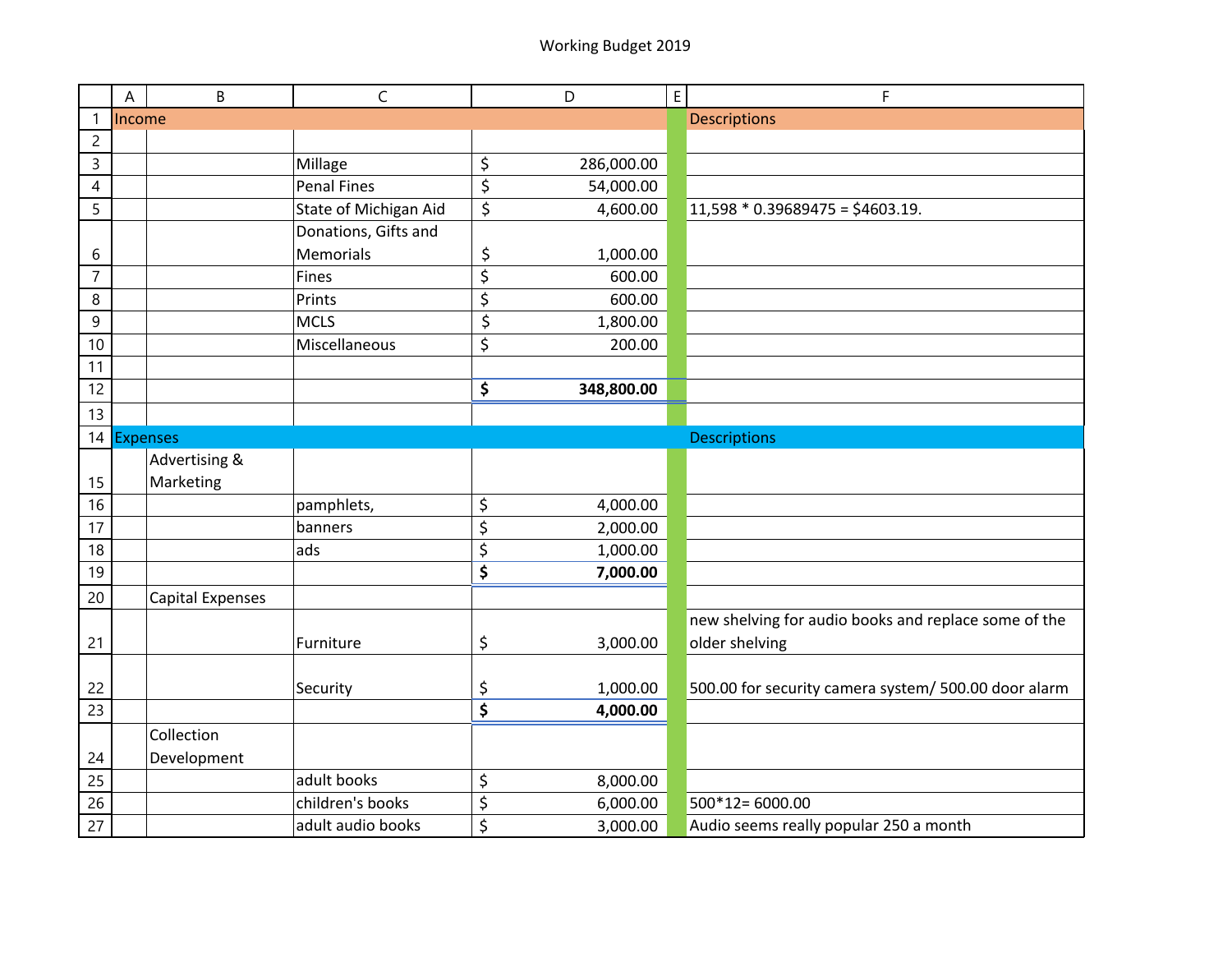|                 | A | B            | C                              |                                 | D         | E | F                                                           |
|-----------------|---|--------------|--------------------------------|---------------------------------|-----------|---|-------------------------------------------------------------|
|                 |   |              |                                |                                 |           |   | I would like to start a collection for children, to see how |
| 28              |   |              | children audio books           | \$                              | 2,000.00  |   | they would circulate. 165 a month                           |
|                 |   |              |                                |                                 |           |   | This would be 500 a month will include children's,          |
| 29              |   |              | eBooks                         | \$                              | 6,000.00  |   | teens, and adults                                           |
| 30              |   |              | hoopla                         | \$                              | 7,500.00  |   | 625*12=7500                                                 |
| 31              |   |              | <b>DVD</b>                     | \$                              | 5,000.00  |   | I would like to add and update to the collection            |
|                 |   |              |                                |                                 |           |   |                                                             |
| 32              |   |              | Music                          | \$                              | 500.00    |   | I would like to start a collection and see if it circulates |
|                 |   |              |                                |                                 |           |   | This just a suggestion to start and update our games        |
|                 |   |              |                                |                                 |           |   | and stem kits. I also know there are grants out there       |
| 33              |   |              | Non-traditional items          | \$                              | 2,000.00  |   | too.                                                        |
|                 |   |              | periodicals and                |                                 |           |   | There was an increase to the original number because I      |
| 34              |   |              | newspaper                      | \$                              | 1,200.00  |   | forgot to add the LSJ subscription                          |
| $\overline{35}$ |   |              |                                | $\overline{\boldsymbol{\zeta}}$ | 41,200.00 |   |                                                             |
| 36              |   | Contractors  |                                |                                 |           |   |                                                             |
| $\overline{37}$ |   |              | Paychex                        | \$                              | 3,000.00  |   | 65X12                                                       |
| 38              |   |              | <b>Great America Financial</b> | \$                              | 1,400.00  |   | 112X12 rounded it up to 1400 for easier reporting           |
| 39              |   |              | bedbug hunters                 | \$                              | 1,000.00  |   | 250.00 x4                                                   |
|                 |   |              | strategic planning             |                                 |           |   |                                                             |
| 40              |   |              | Facilitator                    | \$                              | 1,000.00  |   |                                                             |
| 41              |   |              | architect                      | \$                              | 10,000.00 |   |                                                             |
| 42              |   |              | Auditor                        | \$                              | 7,000.00  |   |                                                             |
| 43              |   |              |                                | \$                              | 23,400.00 |   |                                                             |
| 44              |   | Insurance    |                                |                                 |           |   |                                                             |
|                 |   |              |                                |                                 |           |   |                                                             |
|                 |   |              | MML Pool-liability and         |                                 |           |   | Increase due to updating library content 2765.00 round      |
| 45              |   |              | property Insurance             | \$                              | 2,800.00  |   | ed to 2800.00 for easier reporting                          |
|                 |   |              | <b>MML Worker</b>              |                                 |           |   | Due in June 15 (based on this years numbers we may          |
| 46              |   |              | Compensation                   | \$                              | 700.00    |   | want to add a little to cover the increase                  |
| 47              |   |              |                                | \$                              | 3,500.00  |   |                                                             |
| 48              |   | Rent & Lease |                                |                                 |           |   |                                                             |
| 49              |   |              | Kesler                         | \$                              | 10,500.00 |   |                                                             |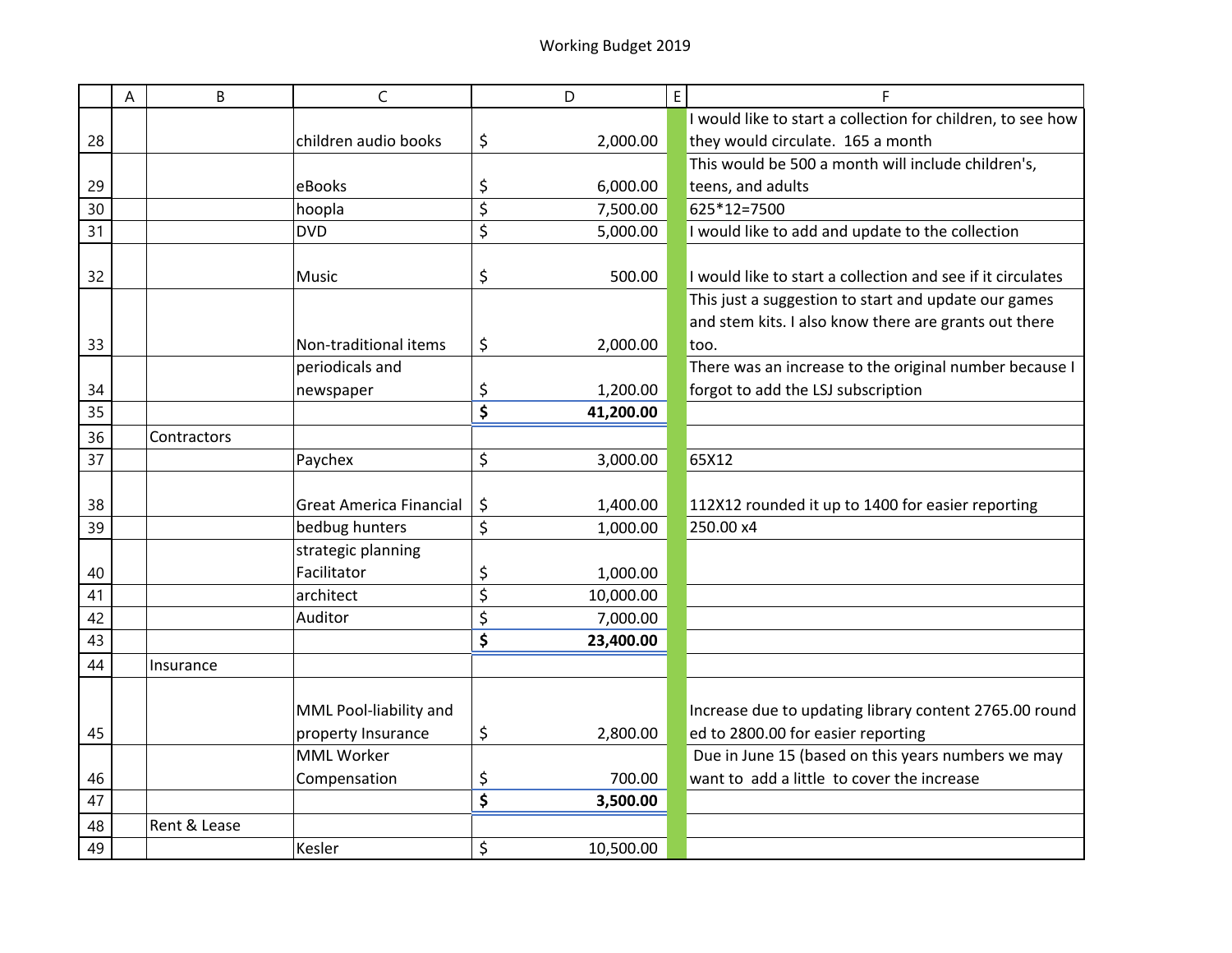|    | A | B                       | $\mathsf C$           | D               | $\mathsf E$ | F                                                      |
|----|---|-------------------------|-----------------------|-----------------|-------------|--------------------------------------------------------|
| 50 |   |                         |                       | \$<br>10,500.00 |             | 865.59 for 8 months and 891.56 for 4 months            |
|    |   | Legal and               |                       |                 |             |                                                        |
| 51 |   | Professional            |                       |                 |             |                                                        |
| 52 |   |                         |                       | \$<br>5,000.00  |             |                                                        |
| 53 |   |                         |                       | \$<br>5,000.00  |             |                                                        |
|    |   | Library                 |                       |                 |             |                                                        |
| 54 |   | Programming             |                       |                 |             |                                                        |
| 55 |   |                         | Adult                 | \$<br>4,000.00  |             |                                                        |
| 56 |   |                         | focus groups          | \$<br>1,000.00  |             |                                                        |
|    |   |                         | <b>Summer Reading</b> |                 |             |                                                        |
| 57 |   |                         | Program               | \$<br>1,600.00  |             |                                                        |
| 58 |   |                         | Children's and Teens  | \$<br>6,000.00  |             |                                                        |
| 59 |   |                         |                       | \$<br>12,600.00 |             | For speakers, presenters, advertisers                  |
| 60 |   | <b>Travel and meals</b> |                       |                 |             |                                                        |
| 61 |   |                         | meals                 | \$<br>2,000.00  |             |                                                        |
| 62 |   |                         | <b>Travel</b>         | \$<br>3,000.00  |             | Meals are for us to use for hosting people             |
|    |   |                         |                       |                 |             |                                                        |
| 63 |   |                         |                       | \$<br>5,000.00  |             | travel is for meetings such as to woodlands, and RESA  |
|    |   | Professional            |                       |                 |             |                                                        |
| 64 |   | Development             |                       |                 |             |                                                        |
|    |   |                         |                       |                 |             |                                                        |
| 65 |   |                         | conferences           | \$<br>6,000.00  |             | This includes money for trustees to go to conferences, |
| 66 |   |                         |                       | \$<br>6,000.00  |             |                                                        |
| 67 |   | Membership              |                       |                 |             |                                                        |
| 68 |   |                         | Woodlands             | \$<br>4,600.00  |             |                                                        |
|    |   |                         |                       |                 |             |                                                        |
| 69 |   |                         | <b>MML</b>            | \$<br>200.00    |             | insurance 175 rounded to 200 for easier reporting      |
| 70 |   |                         | <b>MCLS</b>           | \$<br>1,800.00  |             | this will be refunded                                  |
| 71 |   |                         | Quill                 | \$<br>150.00    |             |                                                        |
| 72 |   |                         | <b>ALA</b>            | \$<br>200.00    |             | Kristie                                                |
|    |   |                         |                       |                 |             | institution membership (462.55), individual member     |
|    |   |                         |                       |                 |             | ship for Kristie and Carrie(170), and Trustee          |
| 73 |   |                         | <b>MLA</b>            | \$<br>1,000.00  |             | membership for the trustees (300)                      |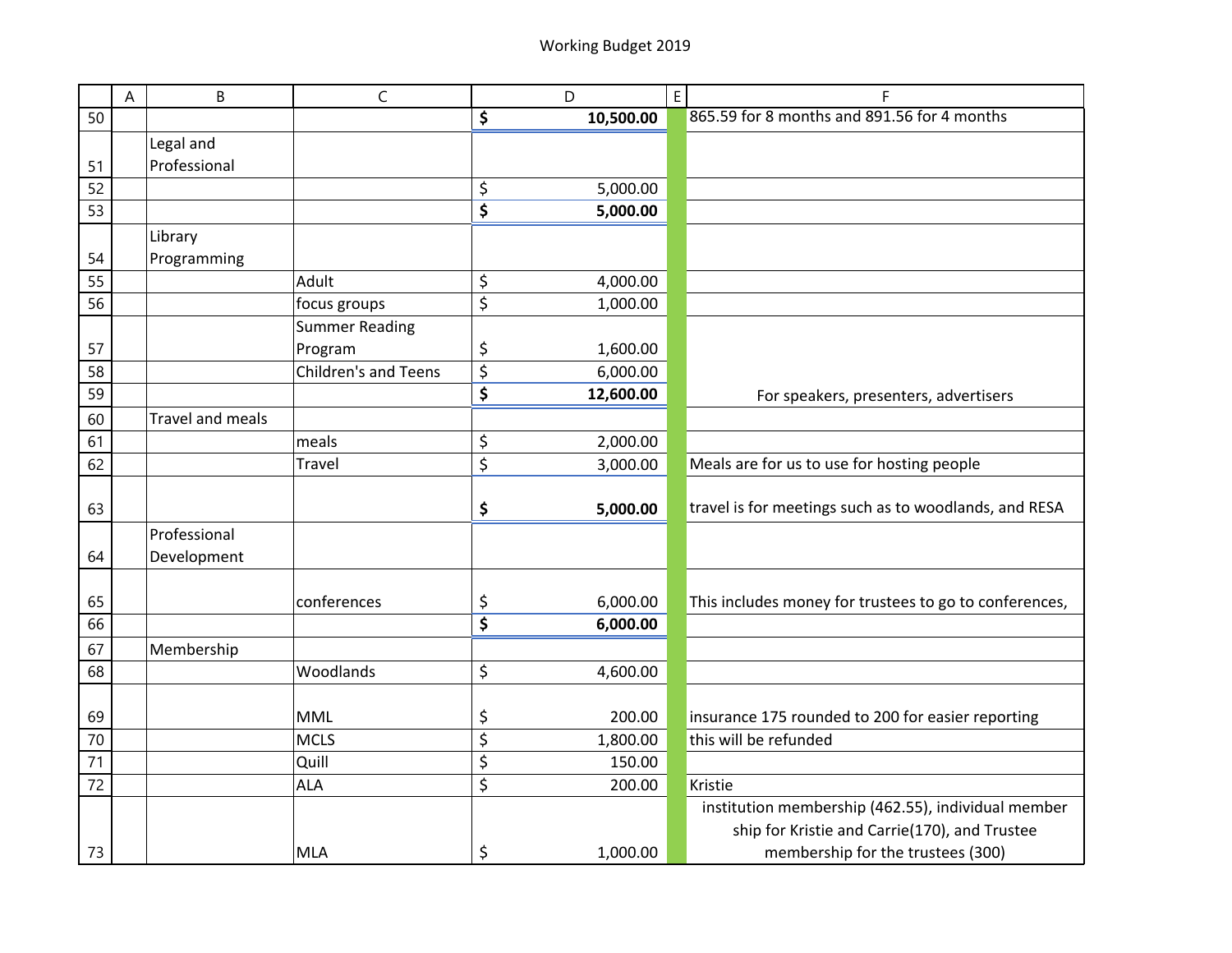|                 | A | B                   | $\mathsf{C}$            | D                | $\mathsf{E}% _{0}\left( \mathsf{E}\right)$<br>F    |
|-----------------|---|---------------------|-------------------------|------------------|----------------------------------------------------|
| 74              |   |                     |                         | \$<br>7,950.00   |                                                    |
| 75              |   | <b>Bank Charges</b> |                         |                  |                                                    |
| 76              |   |                     | new checks              | \$<br>250.00     |                                                    |
| 77              |   |                     |                         | \$<br>250.00     |                                                    |
| 78              |   | Supplies            |                         |                  |                                                    |
|                 |   |                     |                         |                  | These figures are based on what I spent this first |
| 79              |   |                     |                         | \$<br>7,000.00   | quarter.                                           |
| 80              |   |                     |                         | \$<br>7,000.00   |                                                    |
| 81              |   | Payroll             |                         |                  |                                                    |
| 82              |   |                     | payroll                 | \$<br>135,000.00 |                                                    |
| 83              |   |                     | Unemployment            | \$<br>2,100.00   |                                                    |
| 84              |   |                     | <b>Employers FICA</b>   | \$<br>10,400.00  |                                                    |
| 85              |   |                     | <b>Health Insurance</b> | \$<br>15,000.00  | Simply Blue PPO Gold Vision and dental             |
| 86              |   |                     | Salaried deferred IRA   | \$<br>5,000.00   | \$20.00 per year per set up fee. + bonus           |
| 87              |   |                     |                         | \$<br>167,500.00 |                                                    |
|                 |   | Repair and          |                         |                  |                                                    |
| 88              |   | Maintenance         |                         |                  |                                                    |
| 89              |   |                     | A.P. Cleaning           | \$<br>3,400.00   | 280x12 rounded to 3400.00 for easier reporting     |
|                 |   |                     |                         |                  | General maintenance such as cleaning the carpets,  |
| 90              |   |                     | other repairs           | \$<br>6,000.00   | plumbers, and electricians                         |
| 91              |   |                     |                         | \$<br>9,400.00   |                                                    |
| 92              |   | Technology          |                         |                  |                                                    |
| 93              |   |                     | <b>ASK Technology</b>   | \$<br>10,200.00  | 850.X12                                            |
| 94              |   |                     | computer hardware       | \$<br>5,000.00   |                                                    |
| $\overline{95}$ |   |                     | Licenses                | \$<br>1,000.00   | QuickBooks and others                              |
| 96              |   |                     | Apollo                  | \$<br>800.00     |                                                    |
| 97              |   |                     | hotspots                | \$<br>600.00     | contract                                           |
|                 |   |                     |                         |                  | ancestry.com810.00 rounded to 850.00 for easier    |
| 98              |   |                     | Database                | \$<br>850.00     | reporting                                          |
| 99              |   |                     | Software                | \$<br>3,000.00   | 1500 for envision ware 1500 for extra              |
| 100             |   |                     |                         | \$<br>21,450.00  |                                                    |
|                 |   | Utilities and       |                         |                  |                                                    |
| 101             |   | Internet            |                         |                  |                                                    |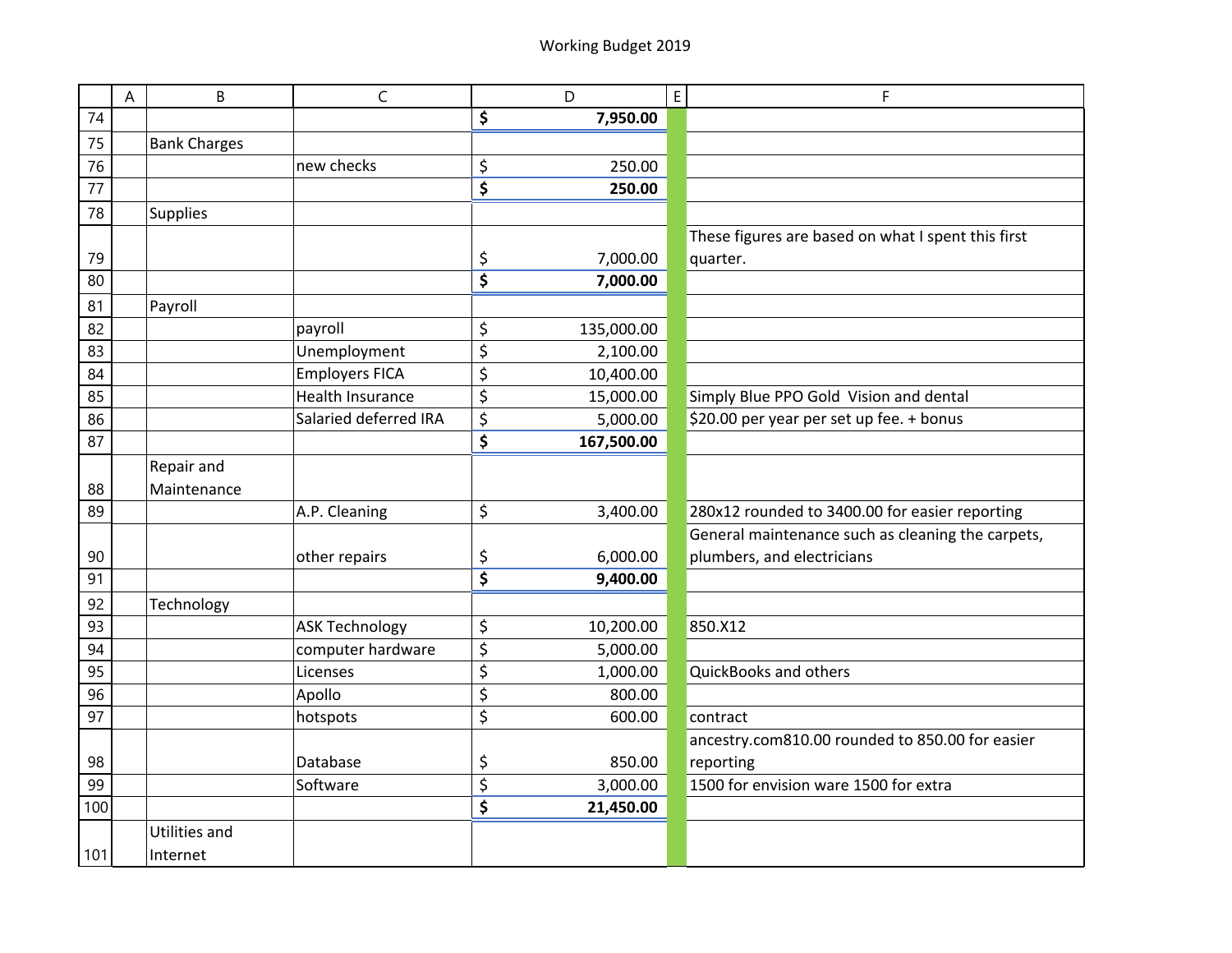|     | A | B                      |                         | D |            |                                                    |
|-----|---|------------------------|-------------------------|---|------------|----------------------------------------------------|
| 102 |   |                        | I.T. Right              |   | 1,200.00   |                                                    |
|     |   |                        |                         |   |            | 300x12=3600.00 bumping it up to 4000.00 for easier |
| 103 |   |                        | <b>Consumers Energy</b> |   | 4,000.00   | reporting                                          |
| 104 |   |                        | Granger                 |   | 450.00     | 110. quarterly rounded to 450 from 442             |
|     |   |                        |                         |   |            | 34.19 per month round to 35.00 rounded to 450 for  |
| 105 |   |                        | Verizon                 |   | 450.00     | easier reporting                                   |
| 106 |   |                        | Sewer                   |   | 500.00     | I rounded up from 479.64                           |
| 107 |   |                        |                         |   | 6,600.00   |                                                    |
| 108 |   |                        |                         |   |            |                                                    |
| 109 |   | <b>Total Expenses:</b> |                         |   | 338,350.00 |                                                    |
| 110 |   |                        | Revenue - Expenses      |   | 10,450.00  |                                                    |
| 111 |   |                        |                         |   |            |                                                    |